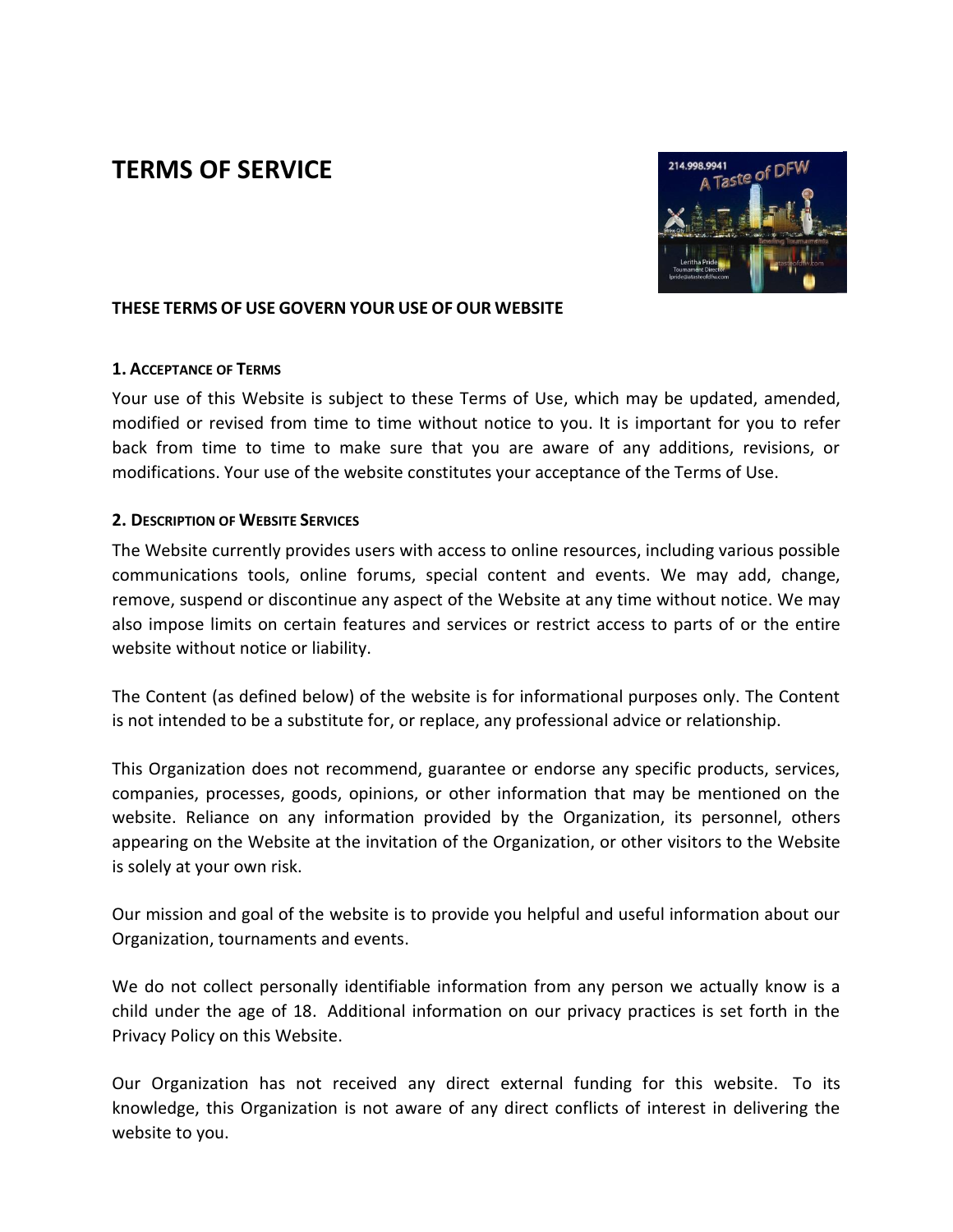### **3. LINKS TO OTHER WEBSITE**

The website may contain hyperlinks to other website. If you use the hyperlinks to access these other sites, you will leave this Website and your browser will be re-directed to their sites. The Other sites may have their own terms of service and privacy policy and those other sites may have different practices and requirements than the Website. This Organization may not have knowledge of, and is not responsible for, the content presented by any other Site. As such, this Organization does not warrant or make any representation or warranty regarding the legality, accuracy, authenticity, reliability, sufficiency, truth, suitability, quality, validity, timeliness, completeness, adequacy, currency of content presented by other sites. The hyperlinks to other sites do not constitute an endorsement, warranty or guarantee by Organization of any other Site(s) or resources, or their content. This Website is only providing these links to you as a convenience.

# **4. ACCEPTABLE USE**

As a User, you are not allowed to upload, post, e-mail, transmit, display, distribute, promote, broadcast, or otherwise make available or accessible: (i) any material that is false, inaccurate, misleading, deceptive, unlawful, threatening, tortuous, disparaging (including disparaging of Organization, its parent, subsidiaries or affiliates), anything that adversely affects Organization business such as discouraging any person or entity from linking to or supplying to Organization, abusive, libelous, distasteful, controversial, defamatory, derogatory, discriminatory, slanderous, disparaging, obscene, vulgar, offensive, pornographic, profane, racist, sexually explicit, ethnically or culturally offensive, indecent, or that promotes violence, racial hatred, terrorism, or illegal acts, or is otherwise objectionable in the Organization's sole discretion.

#### **5. USER ACCOUNTS, ADDITIONAL TERMS, AND END USER LICENSE AGREEMENTS**

If you choose to provide information to the Website, you agree to provide only true, accurate, current and complete information. If you create a user account, you agree to accept responsibility for all activities that occur under your account.

#### **6. PROMOTIONS**

The Website may contain or offer other promotions, which may be governed by a separate set of rules that describe the event, contest or promotion and may have eligibility requirements, such as certain age or geographic area restrictions. It is your responsibility to read those rules to determine whether or not your participation, registration or entry will be valid or restricted, and to determine the sponsor's requirements of you in connection with the applicable event, contest or promotion.

# **7. THIRD PARTY CONTENT AND INFORMATION**

The Website contains Content that is provided for your convenience and enjoyment. Third parties may provide some of the Content. You should be aware that the Content might contain errors, omissions, inaccuracies, outdated information, and inadequacies and that the Content may be subject to other terms and conditions, which may be found on the Website, links from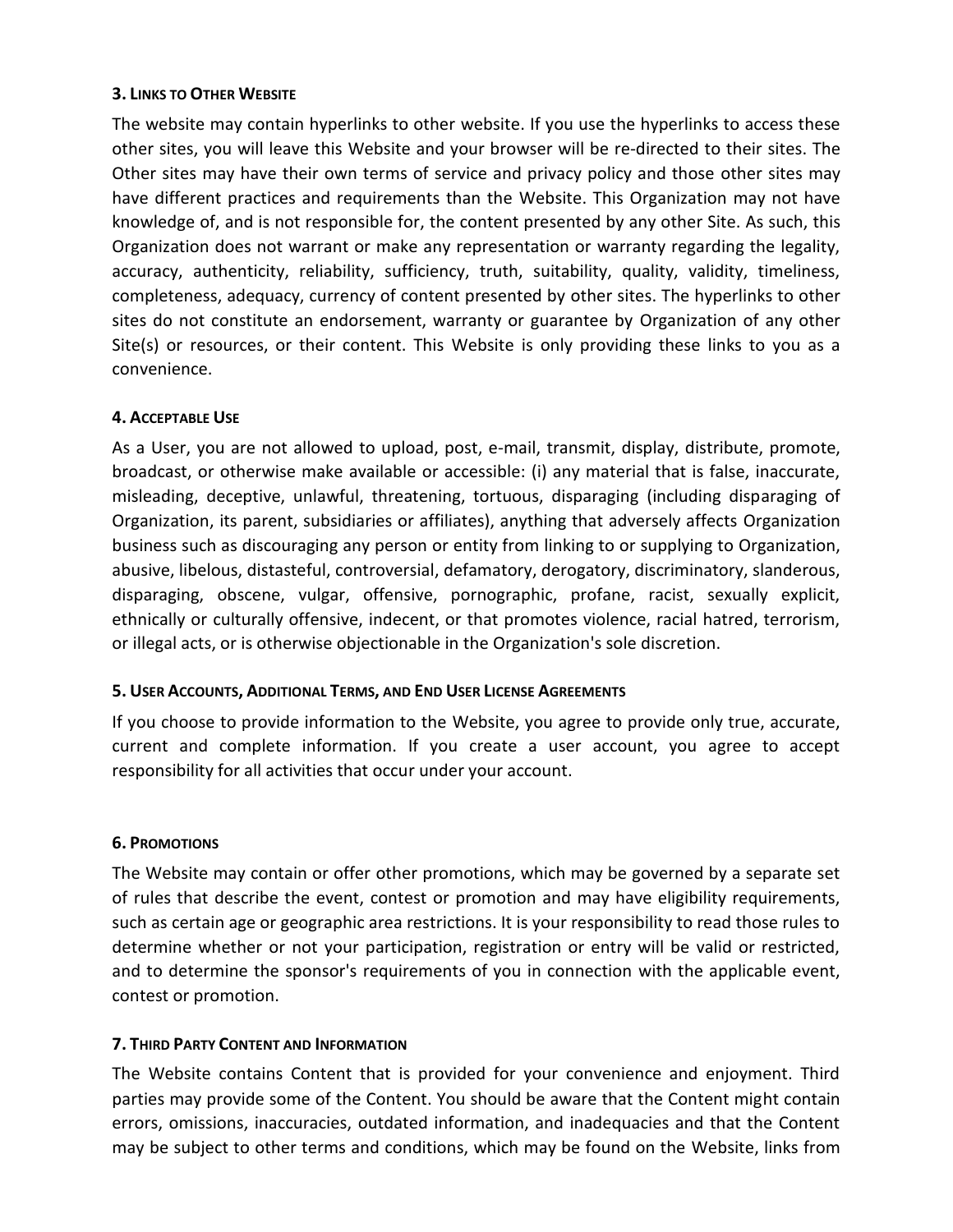the Website, or in the documents and policies of third parties. We make no representations, guarantees or warranties as to the legality, accuracy, authenticity, reliability, sufficiency, truth, suitability, quality, validity, timeliness, completeness, adequacy, currency of any Content and will not be liable for any lack of the foregoing. Third parties may offer goods, products, services and other materials to you on the Website. Your correspondence and business dealings with others found on or through the Website including, without limitation, the payment and delivery of products, goods and services, and any terms, conditions, warranties and representations associated with such dealings, are solely between you and such third parties. You agree that Organization, its affiliates and each of their officers, directors, owners, agents, representatives, partners and personnel (collectively, "Organization Representatives") will not be responsible or liable for any loss, liability, expense, cost, penalty, charge, or damage (collectively, "Losses") of any sort incurred as the result of, related to or in connection with any such dealings or the offering of such products, goods, services, the third party's relationship with you, and their Content on the Website. Under certain circumstances, we may permit third party users to upload content, in which event you may be exposed to offensive, indecent or objectionable content.

#### **8. INFORMATION YOU SUBMIT**

The Website contain functionality through which you or others can upload or otherwise submit information, data, postings, messages, photographs, audio, video, text and other materials to the Website. This Organization reserves the right, but is not obligated, to delete, move, alter or edit user upload information, in whole or in part, submitted by you for any reason in their sole discretion. Organization reserves the right to suspend or terminate your access to the Website and pursue all legal remedies if we believe your user upload information has breached the requirements under this Terms of Use.

#### **12. DISCLAIMER OF WARRANTIES**

THE WEBSITE, INCLUDING, WITHOUT LIMITATION, ALL CONTENT, SOFTWARE, AND FUNCTIONS MADE AVAILABLE ON OR ACCESSED THROUGH OR SENT FROM THE WEBSITE, ARE PROVIDED "AS IS," "AS AVAILABLE, " AND "WITH ALL FAULTS." ORGANIZATION, ITS AFFILIATES AND THEIR ORGANIZATION REPRESENTATIVES SHALL NOT BE LIABLE FOR ANY USE OR INABILITY TO USE OF, AND EACH MAKE NO REPRESENTATION OR WARRANTY, GUARANTEE, OR ENDORSEMENTS OF ANY KIND WHATSOEVER (EXPRESS OR IMPLIED) ABOUT,: (A) THE WEBSITE; (B) THE CONTENT, USER UPLOAD INFORMATION AND SOFTWARE ON AND PROVIDED THROUGH THE WEBSITE; (C) THE FUNCTIONS MADE ACCESSIBLE ON OR ACCESSED THROUGH THE WEBSITE; (D) THE MESSAGES AND INFORMATION SENT FROM THE WEBSITE BY USERS; (E) ANY PRODUCTS OR SERVICES OFFERED VIA THE WEBSITE OR HYPERTEXT LINKS TO THIRD PARTIES; AND/OR (F) SECURITY ASSOCIATED WITH THE TRANSMISSION OF SENSITIVE INFORMATION THROUGH THE WEBSITE OR ANY LINKED SITE.

NONE OF THE ORGANIZATION, ITS AFFILIATES OR ORGANIZATION REPRESENTATIVES REPRESENTSOR WARRANTS THAT THE WEBSITE, ANY OF THE WEBSITE'S FUNCTIONS OR ANY CONTENT CONTAINED THEREIN WILL BE UNINTERRUPTED OR ERROR-FREE; THAT DEFECTS WILL BE CORRECTED; THAT THE WEBSITE OR THE SERVERS THAT MAKES THEM AVAILABLE ARE FREE OF VIRUSES OR OTHER HARMFUL COMPONENTS; THAT YOUR ACTIVITIES OR USE OF THE